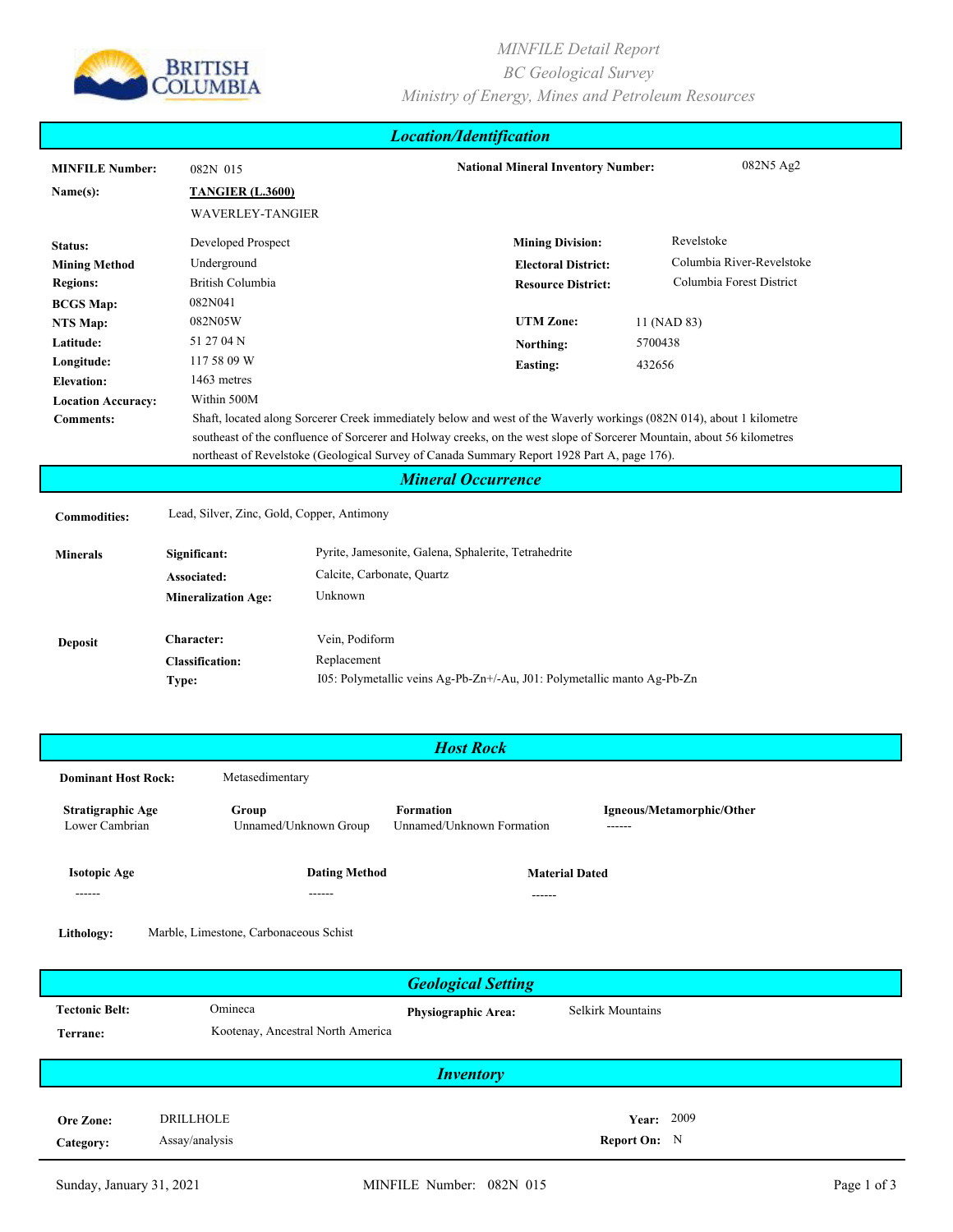| <b>Sample Type:</b> | Drill Core                                                               |                                                                                          |                |  |  |
|---------------------|--------------------------------------------------------------------------|------------------------------------------------------------------------------------------|----------------|--|--|
|                     | Commodity                                                                | Grade                                                                                    |                |  |  |
|                     | Silver                                                                   | 190 grams per tonne                                                                      |                |  |  |
|                     | Gold                                                                     | 3.2 grams per tonne                                                                      |                |  |  |
|                     | Lead                                                                     | 0.28 per cent                                                                            |                |  |  |
|                     | Zinc                                                                     | 1.92 per cent                                                                            |                |  |  |
| <b>Comments:</b>    |                                                                          |                                                                                          |                |  |  |
| Reference:          | Assessment Report 31427                                                  |                                                                                          |                |  |  |
| Ore Zone:           | <b>SAMPLE</b>                                                            |                                                                                          | Year: 2004     |  |  |
| Category:           | Assay/analysis                                                           |                                                                                          | Report On: N   |  |  |
|                     |                                                                          |                                                                                          | NI 43-101: $N$ |  |  |
| <b>Sample Type:</b> | <b>Bulk Sample</b>                                                       |                                                                                          |                |  |  |
|                     | Commodity                                                                | Grade                                                                                    |                |  |  |
|                     | Silver                                                                   | 1740 grams per tonne                                                                     |                |  |  |
|                     | Gold                                                                     | 13 grams per tonne                                                                       |                |  |  |
|                     | Lead                                                                     | 25.2 per cent                                                                            |                |  |  |
|                     | Zinc                                                                     | 10.02 per cent                                                                           |                |  |  |
| <b>Comments:</b>    | 27-kilogram bulk sample from the Tangier dump.                           |                                                                                          |                |  |  |
| <b>Reference:</b>   | Assessment Report 28144                                                  |                                                                                          |                |  |  |
| Ore Zone:           | <b>SAMPLE</b>                                                            |                                                                                          | Year: 2003     |  |  |
| Category:           | Assay/analysis                                                           |                                                                                          | Report On: N   |  |  |
|                     |                                                                          |                                                                                          | NI 43-101: $N$ |  |  |
| <b>Sample Type:</b> | Grab                                                                     |                                                                                          |                |  |  |
|                     | Commodity                                                                | Grade                                                                                    |                |  |  |
|                     | Silver                                                                   | 3556 grams per tonne                                                                     |                |  |  |
|                     | Gold                                                                     | 5.5 grams per tonne                                                                      |                |  |  |
|                     | Copper                                                                   | 1.9 per cent                                                                             |                |  |  |
|                     | Lead                                                                     | 0.99 per cent                                                                            |                |  |  |
|                     | Zinc                                                                     | 9.9 per cent                                                                             |                |  |  |
| <b>Comments:</b>    |                                                                          | Cut1Grab sample from the Tangier Dump. Assay for lead was greater than 0.99 per cent and |                |  |  |
| <b>Reference:</b>   | assay for zinc was greater than 9.9 per cent.<br>Assessment Report 28144 |                                                                                          |                |  |  |
|                     |                                                                          |                                                                                          |                |  |  |

*Capsule Geology*

The Tangier occurrence is located along Sorcerer Creek on the west slope of Sorcerer Mountain, approximately 52 kilometres northeast of Revelstoke and approximately 1 kilometre southeast of the confluence of Sorcerer and Holway creeks. It is immediately below and to the west of the Waverley workings (MINFILE 082N 014).

At the Tangier workings, Lower Cambrian strata comprising a considerable thickness of pyritic black carbonaceous schist is in contact with a band of white-to-grey marble at least 36 metres wide. The marble strikes 330 to 325 degrees and dips very steeply east or is vertical and also contains at least two small bands of black carbonaceous schist. A vein-like oreshoot occurs in the marble, between two fault walls, at or near the marble-schist contact. The replacement mineralization is composed of calcite and some quartz and a fine-grained mixture of pyrite, jamesonite, galena, sphalerite and minor amounts of tetrahedrite. The width of the oreshoot varies from 0.4 to 1.8 metres, averaging 0.6 metre. Some mineralization occurs in the schist to the west of the oreshoot. Large calcite/quartz veins and lenses also occur and contain minor amounts of pyrite. The ore at Tangier differs from the Waverley occurrence (MINFILE 082N 014) in that there is not much evidence of oxidation.

Several hundred metres to the northwest of the Tangier shaft, which explores the mineralized zone, quartz veins and stringers across approximately 15